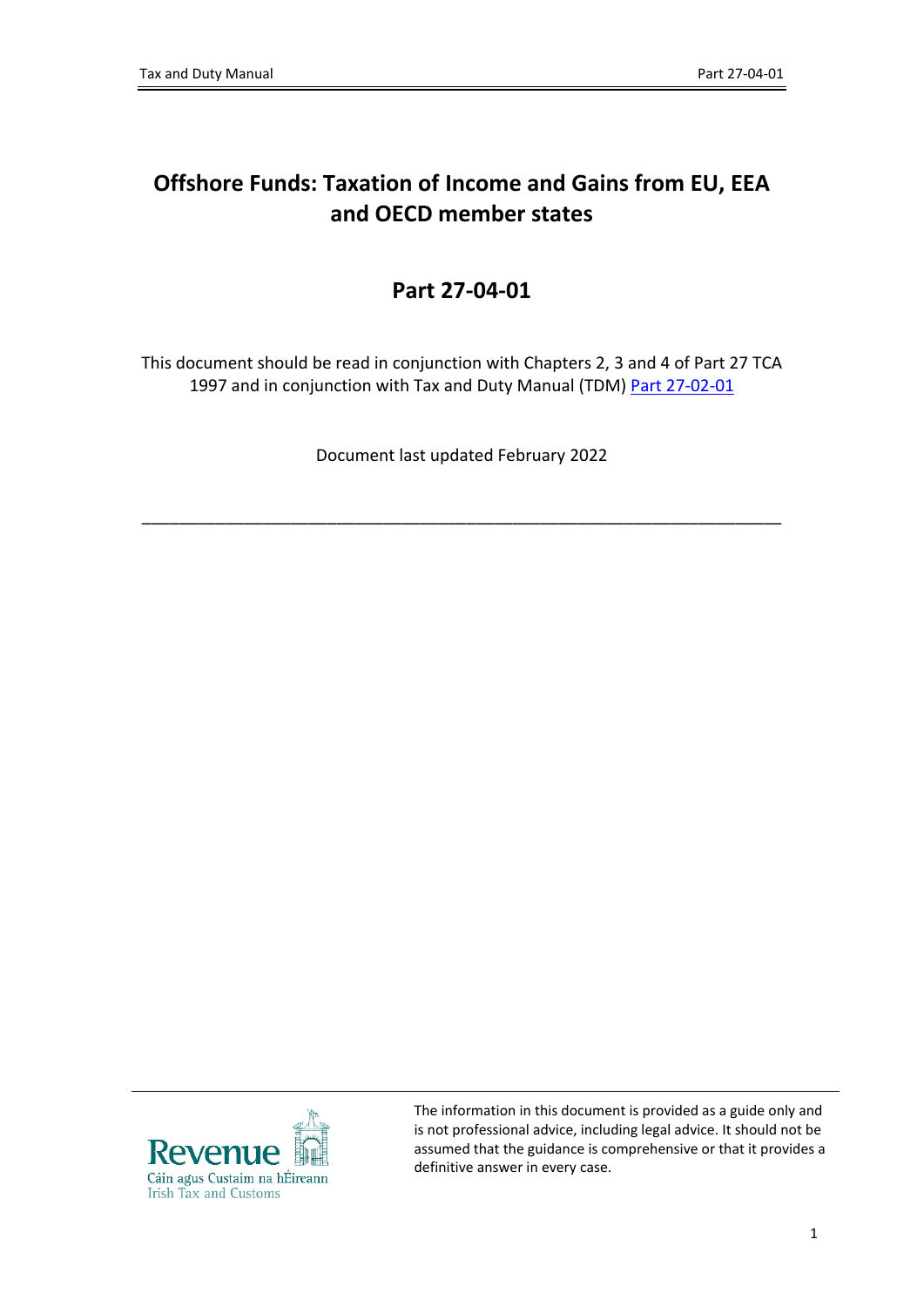# **Table of Contents**

| 1. |                                                                               |  |                                                                                                                                      |  |  |  |
|----|-------------------------------------------------------------------------------|--|--------------------------------------------------------------------------------------------------------------------------------------|--|--|--|
| 2. |                                                                               |  |                                                                                                                                      |  |  |  |
|    | 2.1                                                                           |  |                                                                                                                                      |  |  |  |
|    | 2.2                                                                           |  |                                                                                                                                      |  |  |  |
| 3. |                                                                               |  | Personal Portfolio Investment Undertaking [s.739BA]4                                                                                 |  |  |  |
| 4. |                                                                               |  |                                                                                                                                      |  |  |  |
|    | 4.1                                                                           |  |                                                                                                                                      |  |  |  |
|    | 4.1.1                                                                         |  |                                                                                                                                      |  |  |  |
|    | 4.1.2                                                                         |  | Mandatory e-filing [S.I. No. 223 of 2011 Tax Returns & Payments<br>(Mandatory Electronic Filing & Payment of Tax) Regulations 2011]5 |  |  |  |
|    | 4.1.3                                                                         |  |                                                                                                                                      |  |  |  |
|    | 4.1.4                                                                         |  |                                                                                                                                      |  |  |  |
|    | 4.1.5                                                                         |  |                                                                                                                                      |  |  |  |
|    | 4.1.6                                                                         |  |                                                                                                                                      |  |  |  |
|    | 'Non-equivalent' offshore funds in the EU/EEA/OECD [S.896(5), s.747AA,<br>4.2 |  |                                                                                                                                      |  |  |  |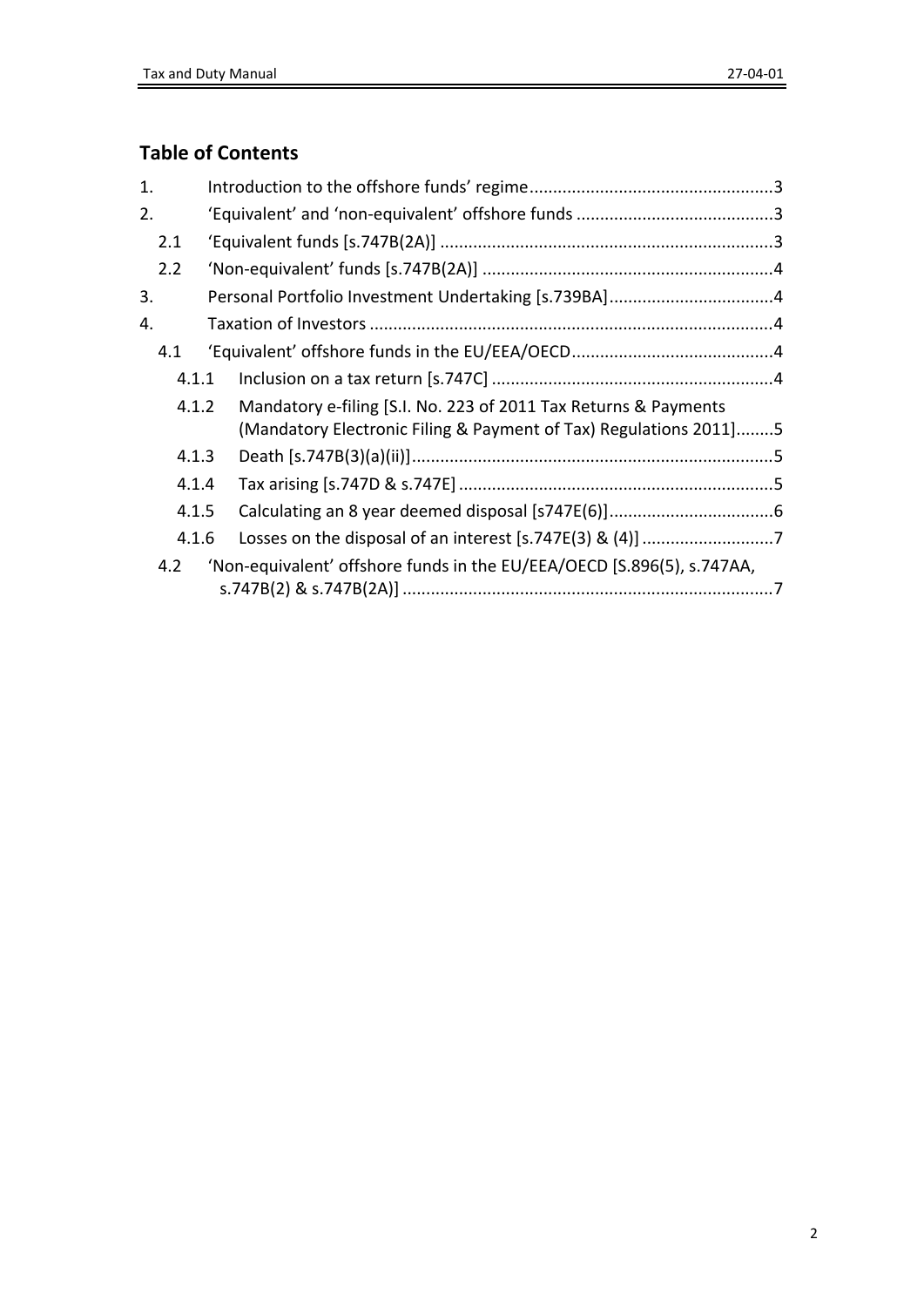# <span id="page-2-0"></span>1. Introduction to the offshore funds' regime

Tax and Duty Manual 27-02-01 sets out the background and history of the offshore funds' regime in general. It includes the main definitions relevant to the offshore funds' regime as well as practical advice on determining the correct tax treatment of an offshore investment. It should be read before, and in conjunction with, this manual.

In 2001 the offshore funds' regime was amended to provide for different rules to apply to funds located within the EU, EEA or an OECD member state with which Ireland has a DTA (referred to hereafter as "EU/EEA/OECD"). This Tax and Duty Manual sets out the taxation of income and gains arising from offshore funds in the EU/EEA/OECD.

This change coincided with the 2001 change to the taxation of domestic funds which saw the introduction of what is known as the 'gross roll-up regime' (refer to Tax and Duty Manual Part 27-1A-02 for more details).

# <span id="page-2-1"></span>2. 'Equivalent' and 'non-equivalent' offshore funds

From 2001 to 2007 all offshore funds in the EU/EEA/OECD were taxed in the same manner (issues such as distributing status are not relevant). In 2007 these funds were split into what are known as 'equivalent funds' and 'non-equivalent funds', with the income and gains from each subject to different rules.

## <span id="page-2-2"></span>2.1 'Equivalent funds [s.747B(2A)]

An 'equivalent' fund is one which is similar in all material respects to an Irish regulated fund, that is, the funds which are taxed under the 'gross roll-up regime'. These are:

- a) A unit trust which is similar to an authorised unit trust scheme authorised under the Unit Trusts Act 1990 (cross reference to paragraph (a) of the definition of 'investment undertaking' in s.739B for inclusion of domestic Unit Trusts in the gross roll-up regime),
- b) A fund authorised as a UCITS (cross reference to paragraph (b) of the definition of 'investment undertaking' in s.739B for inclusion of domestic UCITS in the gross roll-up regime),
- c) An investment company which is similar to a Part XIII company (cross reference to paragraph (c) of the definition of 'investment undertaking' in s.739B for inclusion of domestic Part XIII companies in the gross roll-up regime), and
- d) Certain undertakings for collective investment which are similar to investment limited partnerships (Prior to the FA 2013 ILPs were included within paragraph (d) of the definition of 'investment undertaking' in s.739B. Post FA 2013 ILPs are dealt with under s.739J for taxation of domestic ILPs and are not equivalent funds as they are not taxed as part of 'gross roll up').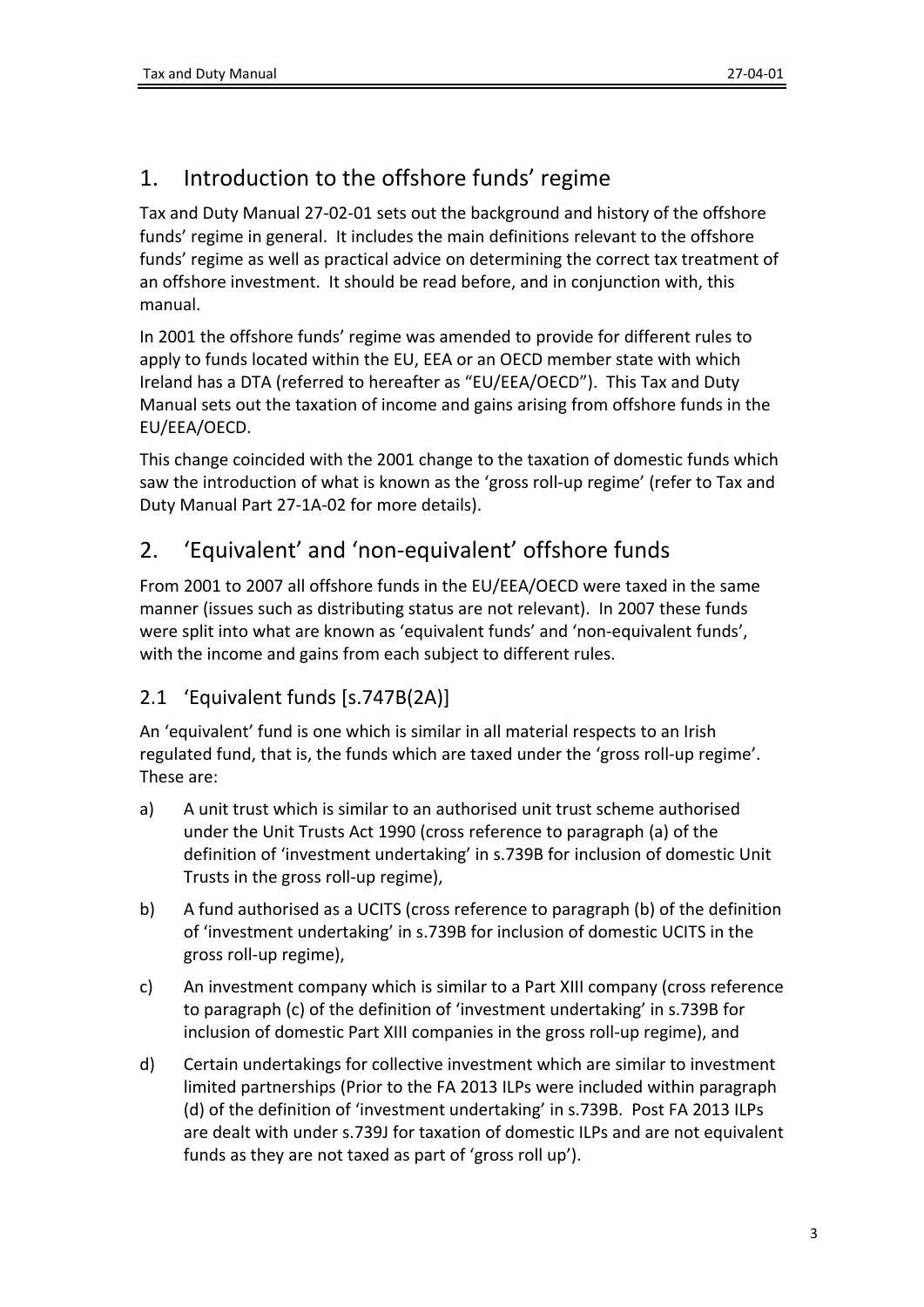It is important to note that not every fund in the EU/EEA/OECD that is subject to local regulation (for example by the local Central Bank) will fall within this equivalent definition. It is only funds which are similar in all material respects to the Irish fund vehicles which are included.

### <span id="page-3-0"></span>2.2 'Non-equivalent' funds [s.747B(2A)]

'Non-equivalent' funds essentially means any offshore fund located in the EU/EEA/OECD which is not an 'equivalent' fund.

# <span id="page-3-1"></span>3. Personal Portfolio Investment Undertaking [s.739BA]<sup>1</sup>

A Personal Portfolio Investment Undertaking (PPIU) is a fund, either domestic or offshore, where the selection of the property of the fund was, or can be, influenced by an individual who is the investor i.e. the investor, or certain connected persons, who places personal investments within a fund. PPIUs were created to gain access to the gross roll-up regime which allows the income and gains to roll-up within a fund without suffering tax.

### <span id="page-3-2"></span>4. Taxation of Investors

### <span id="page-3-3"></span>4.1 'Equivalent' offshore funds in the EU/EEA/OECD

#### <span id="page-3-4"></span>4.1.1 Inclusion on a tax return [s.747C]

Where a person acquires a material interest in an 'equivalent' offshore fund in the EU/EEA/OECD, that person is a chargeable person for that period. This means that they must file a Form 11 / CT1 as appropriate and must include details of the offshore fund in that return. It should be noted that the onus is on the individual and not the offshore fund to make a return.

Where there is a payment from, or a disposal of an interest in, an offshore fund (including an 8 year deemed disposal under section 747E) that amount must be included in the Form 11 or Form CT1 as appropriate (refer to 4.1.4 below for an interaction with the deemed disposal and actual disposals).

For the Form 11, the information must be included under "Offshore Funds (Part 27 Ch 4)" in Panel E under the heading "Foreign Life Policies / Offshore Funds / Other Offshore Products".

For the Form CT1, section 5 ("Offshore Funds, Part 27 Chapter 4") should be updated accordingly.

<sup>1</sup> For more information please refer to section 3.1 of TDM 27-01A-02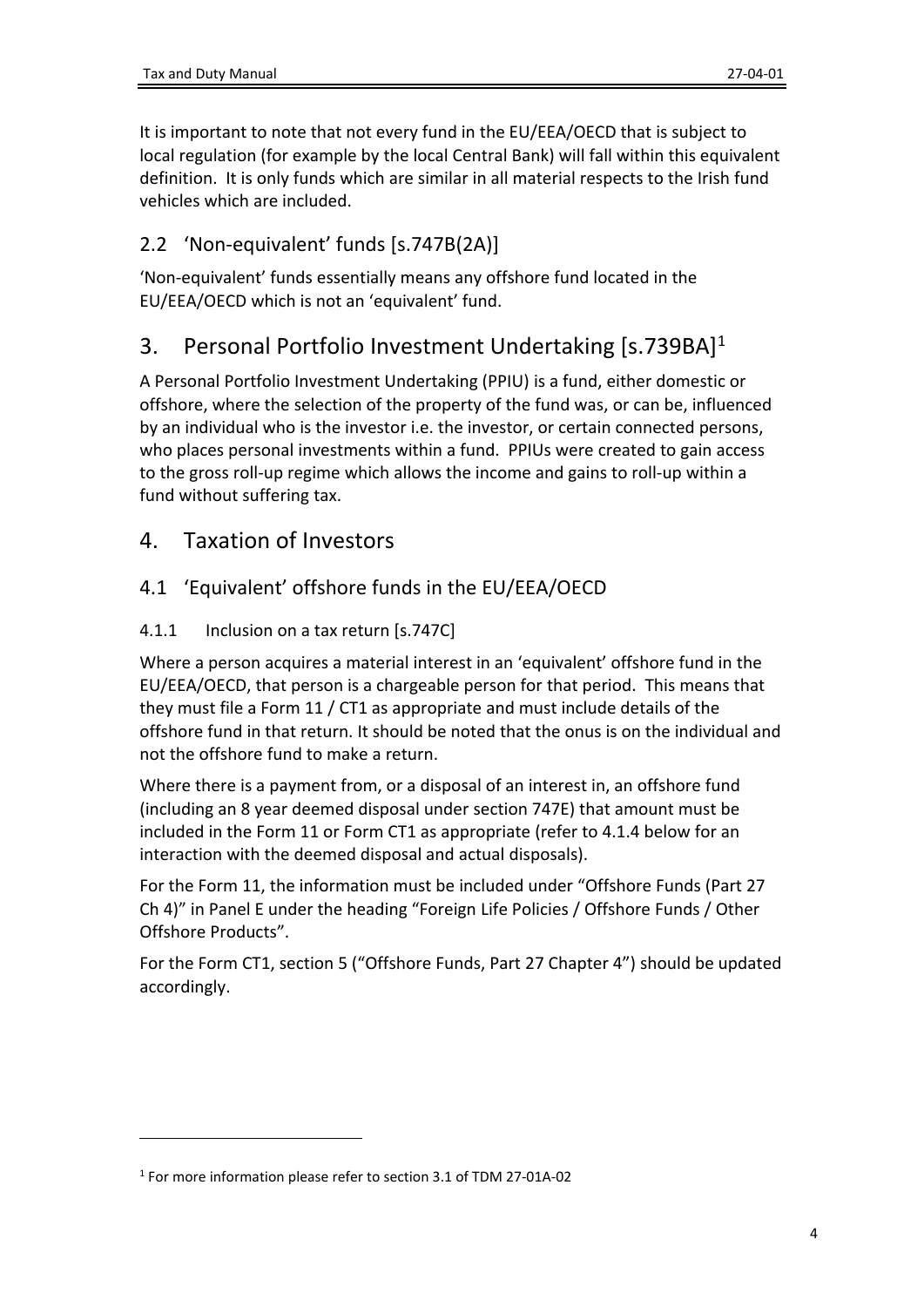<span id="page-4-0"></span>4.1.2 Mandatory e-filing [S.I. No. 223 of 2011 Tax Returns & Payments (Mandatory Electronic Filing & Payment of Tax) Regulations 2011]

Since 1 June 2011 self-employed individuals benefiting from or acquiring offshore funds which are taxed under Chapter 4 of Part 27 (being 'equivalent' offshore funds in the EU/EEA/OECD) have been mandatory e-filers.

### <span id="page-4-1"></span>4.1.3 Death [s.747B(3)(a)(ii)]

On death, a person who held a material interest in an offshore fund is deemed to have disposed of and reacquired that interest immediately before death for its market value on that date.

#### <span id="page-4-2"></span>4.1.4 Tax arising [s.747D & s.747E]

The income tax treatment of payments received from [s.747D(a)], or amounts arising on the disposal of an interest in [s.747E(1)(b)] are set out below.

Any **income** from an offshore fund is taxable at 41%, unless that offshore fund is a Personal Portfolio Investment Undertaking (refer to 3. above) in which case tax at 60% applies. This income is taxable under Case III<sup>2</sup>.

The gain on a **disposal** of a material interest is taxed at 41% (or 60% if it's a Personal Portfolio Investment Undertaking) under Case IV. As both the income and gain are determined in accordance with Chapter 4 of Part 27, USC and PRSI do not apply [s.531AM(1)(b)(iii)(VII)]. The income and gain are ring fenced income for the purposes of the High Income Earner Restriction (refer to Tax and Duty Manual Part 15-02A-05 for more details).

Where a **payment** from an offshore fund is received by a company other than in the course of a trade, it is taxable under Case III [s.747D(b)]. Where a company **disposes** of an interest in an offshore fund other than in the course of a trade, it will be taxed under Case IV [s.747E(1)]. In both instances tax will therefore be chargeable at 25%.

There is also a deemed disposal of the interest in the offshore fund every 8 years [s.747E(6)]. Provision is made so that if no taxable gain arises on an actual disposal of an interest, account is taken of any deemed disposals on which tax has already been paid [s.747E(3)(b)]. The total tax liability (between deemed and actual disposals) should not exceed the tax liability that arises on the actual disposal. The original cost of acquisition should be used in carrying out the calculation of the taxable gain in such circumstances i.e. where the disposal occurs after the deemed disposal.

<sup>2</sup> Section 747D(a) TCA 1997 provides for the rate of tax applicable to payments in respect of offshore funds but does not specify the particular Case. However, Section 18(1)(f) and section 18(1)(e) TCA 1997 provides that income arising from securities/possessions outside the State are charged to tax under Case III Schedule D.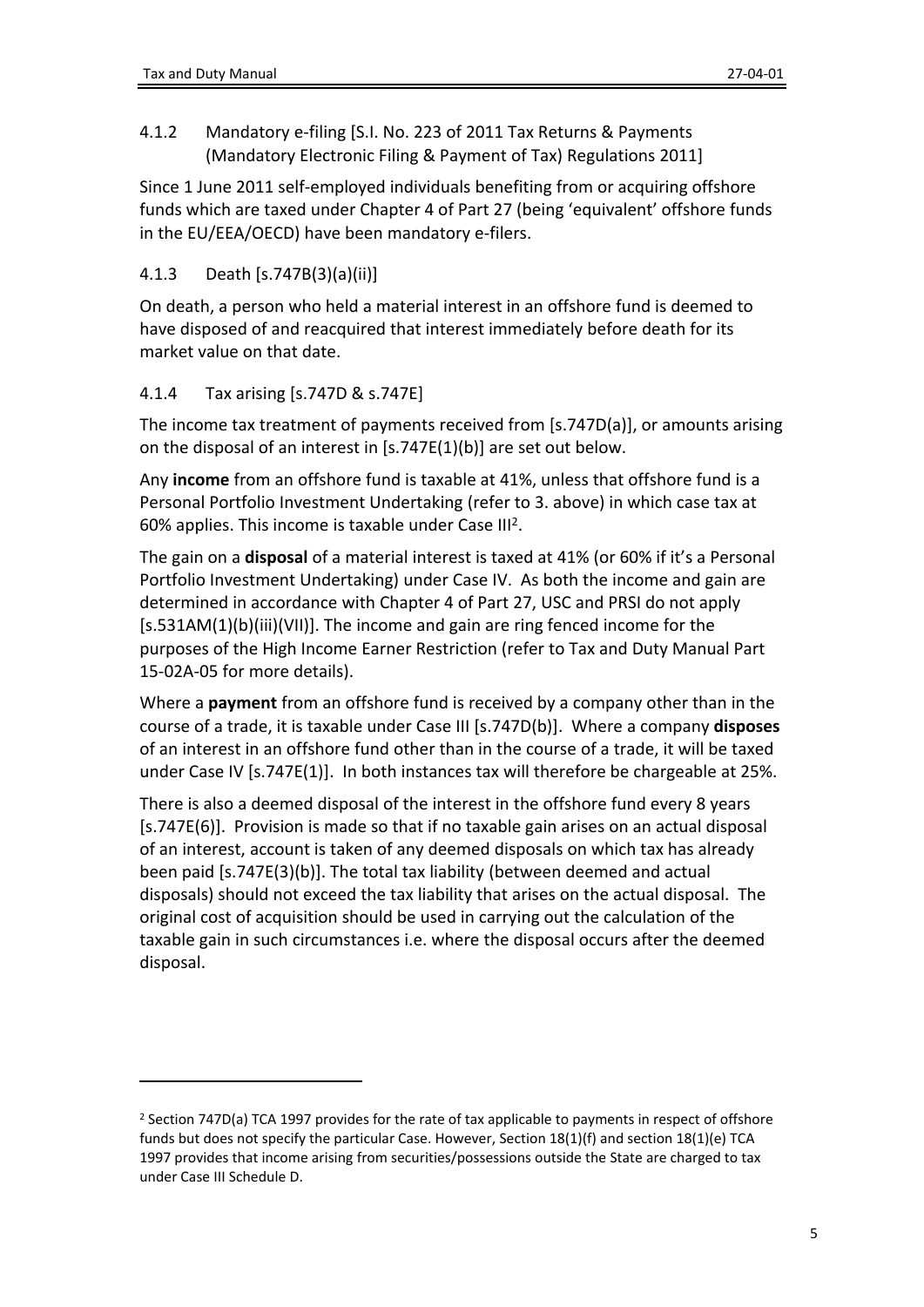#### <span id="page-5-0"></span>4.1.5 Calculating an 8 year deemed disposal [s747E(6)]

The taxable gain arising on the 8 year deemed disposal (the chargeable event) is the value of the units at the time less their cost of acquisition.

While an individual may receive increases in their unit holdings in the fund this will be reflected in the rolled up value of the fund on the 8<sup>th</sup> anniversary. Where there has been a movement in units, the gain should be calculated on a FIFO basis. This means that individuals need to track their original units to ascertain whether any units have switched between other funds. While an investor in an umbrella fund is entitled to switch the investment between sub-funds of the umbrella fund without triggering a gain, it is necessary to track the original cost of the units when such a switch occurs.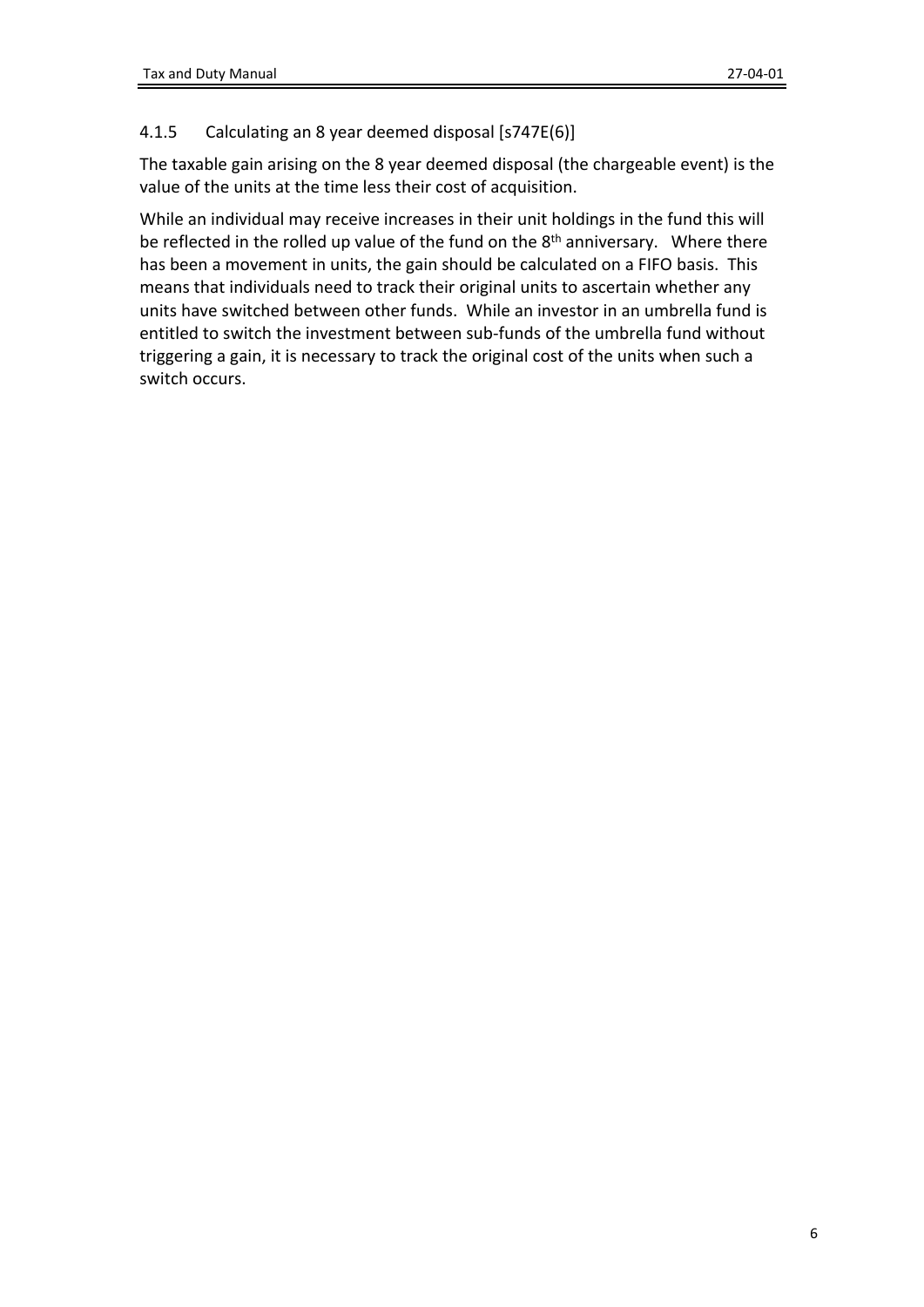<span id="page-6-0"></span>4.1.6 Losses on the disposal of an interest [s.747E(3) & (4)]

Trading losses or other Case IV losses cannot be used to shelter any income chargeable on the disposal, or deemed disposal, of an interest in an offshore fund  $[$ s.747E $(4)$ ].

Where a loss arises on the disposal of a material interest in an offshore fund, no CGT or other loss relief is available [s.747E(3)].

## <span id="page-6-1"></span>4.2 'Non-equivalent' offshore funds in the EU/EEA/OECD [S.896(5), s.747AA, s.747B(2) & s.747B(2A)]

Where a person acquires a material interest in a 'non-equivalent' offshore fund in the EU/EEA/OECD, that person is a chargeable person for that period. This means that they must file a Form 11 / CT1 / Form 1 as appropriate and must include details of the offshore fund in that return.

For Form 11 this information must be included in Panel E under "Other Offshore Products".

For Form CT1, Section 5 "Other Offshore Products" should be updated accordingly.

Income and gains relating to a 'non-equivalent' offshore fund located in the EU/EEA/OECD are taxed under the general principles of taxation, and included in the Form 11 / CT1 as normal; that is, outside of the offshore funds' regime. For the avoidance of doubt, there are no special rules which apply on death meaning that there is no deemed disposal on death.

These funds are brought into Chapter 4 by s.747B(2) and then excluded from Chapter 4 by s.747B(2A). As these funds are brought into and then specifically excluded from Chapter 4, s.747AA specifically provides that they are not to be taxed as offshore funds under Chapter 2.

Therefore, income payments (dividends) will be subject to income tax at the standard or higher rate as appropriate and taxed under Case III. Gains on disposals will be subject to capital gains tax.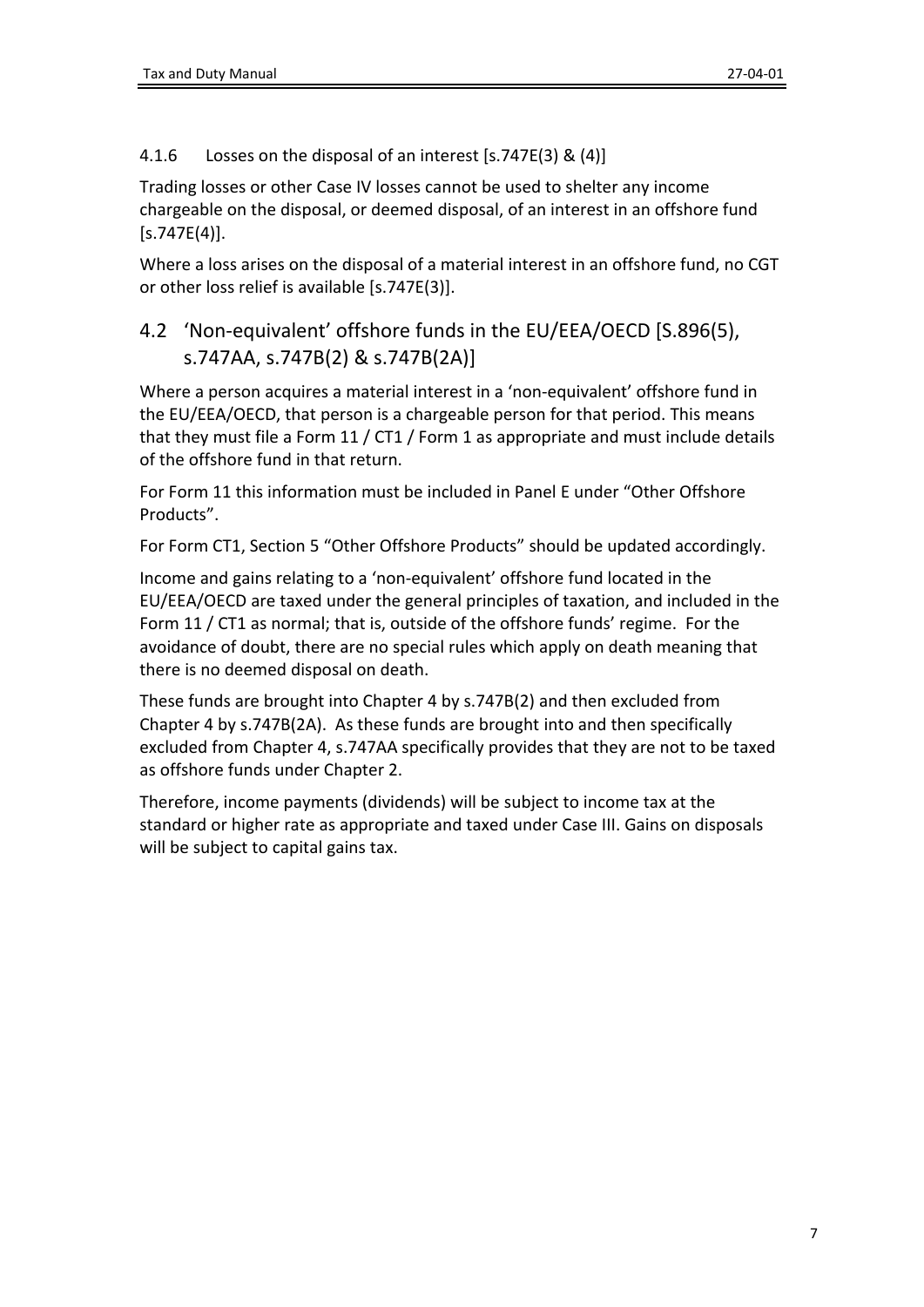|  | Table 1: Where the payment is correctly* included in the investor's tax return the following rates apply: |  |
|--|-----------------------------------------------------------------------------------------------------------|--|
|--|-----------------------------------------------------------------------------------------------------------|--|

| <b>Payment received</b>                           | Regular payment (i.e. made<br>annually or at shorter intervals) | Non-regular payment including<br>on disposal | PPIU – see section 739BA –<br>applicable from 20 February<br>2007 |
|---------------------------------------------------|-----------------------------------------------------------------|----------------------------------------------|-------------------------------------------------------------------|
| Before 1 January 2009                             | Standard rate of income tax<br>(20%)                            | Standard rate of income tax<br>(20%) plus 3% | Standard rate of income tax<br>(20%) plus 23%                     |
| Between 1 January 2009 and 7<br><b>April 2009</b> | Standard rate of income tax<br>(20%) plus 3%                    | Standard rate of income tax<br>(20%) plus 6% | Standard rate of income tax<br>(20%) plus 26%                     |
| Between 8 April 2009 and 31<br>December 2010      | 25%                                                             | 28%                                          | Standard rate of income tax<br>(20%) plus 28%                     |
| Between 1 January 2011 and 31<br>December 2011    | 27%                                                             | 30%                                          | Standard rate of income tax<br>(20%) plus 30%                     |
| Between 1 January 2012 and 31<br>December 2012    | 30%                                                             | 33%                                          | Standard rate of income tax<br>(20%) plus 33%                     |
| Between 1 January 2013 and 31<br>December 2013    | 33%                                                             | 36%                                          | Standard rate of income tax<br>(20%) plus 36%                     |
| Between 1 January 2014 and 31<br>December 2014    | 41%                                                             | 41%                                          | 60%                                                               |
| On or after1 January 2015 *                       | 41%                                                             | 41%                                          | 60%                                                               |

\* See additional Note following the table 2 below.